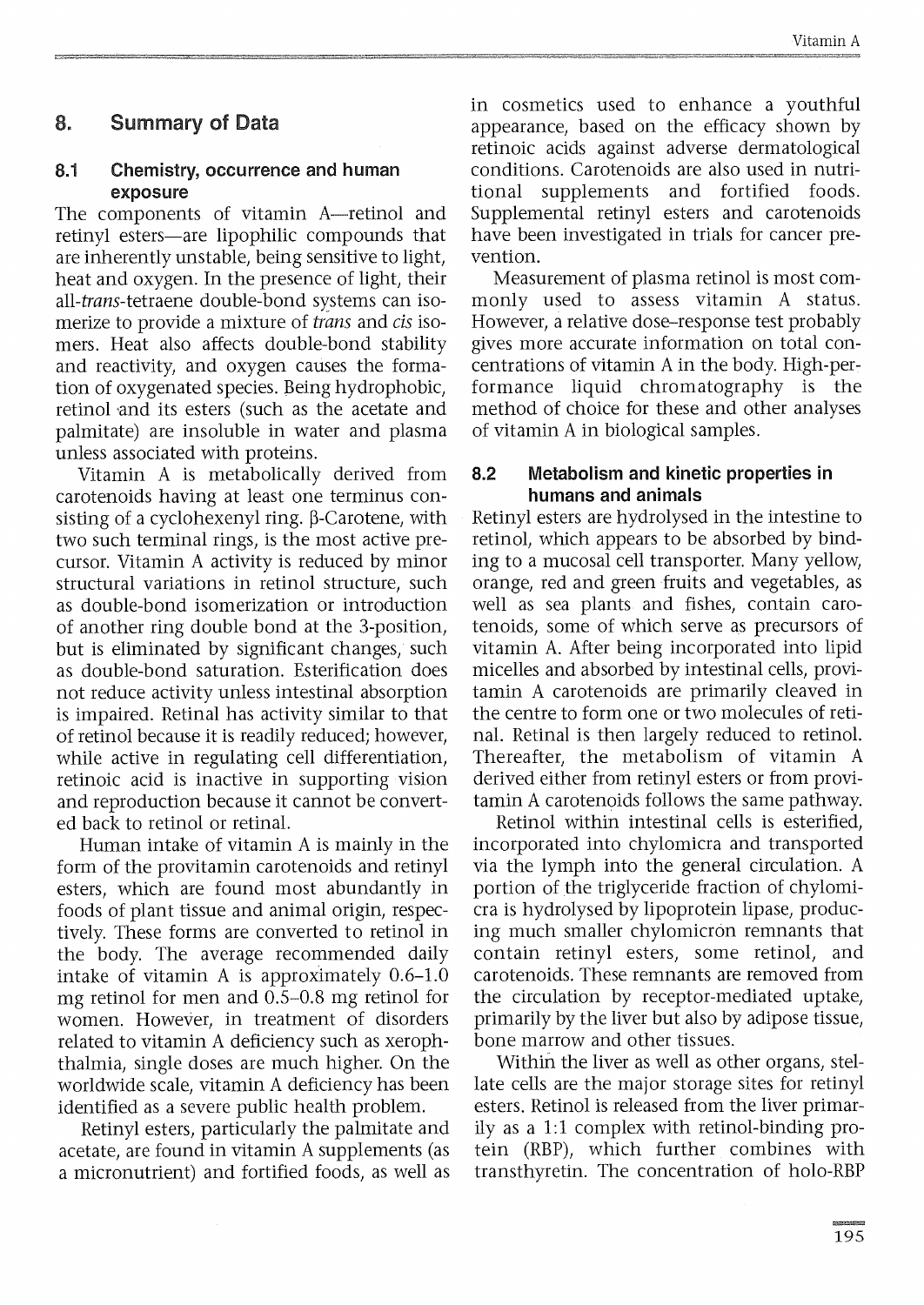in the plasma is homeostatically controlled over a wide range of total body reserves of vitamin A. The uptake of retinol by peripheral tissues may occur by interaction of unbound retinol with membranes and possibly in some tissues by formation of a complex with a cellsurface receptor for holo-RBP.

Within cells, retinol may be oxidized to retinal and then to retinoic acid, esterified with long-chain fatty acids, oxidized at other positions, or conjugated with glucuronic acid. Most of these enzymatic transformations occur when retinoids are complexed with cellular retinoidbinding proteins. All forms of vitamin A and retinoic acid may also undergo double-bond isomerization. Retinol and retinoic acid may also be degraded by stepwise oxidative cleavage of the polyene chain.

Vitamin A is highly conserved in humans and animals by recycling, in which vitamin A released from the liver is taken up by peripheral tissues and then returned to the liver. The kinetics of this rapid and extensive process have been carefully studied in both humans and animals. The irreversible loss of vitamin A from the body is directly related to the total body stores.

Vitamin A functions in vision as 11*-cis-reti*nal, in cell differentiation as *all-trans-* and 9-cis-retinoic acids; in the immune response, probably primarily as retinoic acid; and in embryonic development both as retinol and as retinoic acid. Retinol and its metabolites serve as ligands for different functional proteins, with opsins in the eye and with the nuclear receptors RAR and RXR in developing and differentiating cells. The interactions of retinoids with these nuclear receptors seem to be most closely associated with their normal functions, as well as with possible events leading to unregulated cellular proliferation.

Most of the biochemical and molecular details regarding vitamin A physiology have been obtained through study of animal models. Much of this information has come from studies in the rat, a model which, with respect to basic transformations in vitamin A physiology, closely resembles man. However, studies of vitamin A transport and metabolism are increasingly being carried out in the mouse model, primarily

because of the development of transgenic and knockout technologies and the increasing availability of suitable transgenic mouse strains. Although less frequently reported, vitamin A transport and metabolism have also been studied in many other species, including most commonly rabbits, pigs, ferrets and chickens. Studies of these species have provided information which is directly relevant to the human situation. The validity of data obtained from animal models for describing the human situation must necessarily depend on the physiological or medical context of the study.

In dosing studies on humans, concentrations of metabolic intermediates in plasma and tissues are markedly affected by the vitamin A formulation employed, inasmuch as the nature of the matrix or carrier, rate of release of vitamin A, and the types of solubilizers and stabilizers used vary. In addition, the patterns of metabolites of vitamin A differ markedly between species. Thus, metabolic transformations are qualitatively similar but quantitatively different among species.

#### **8.3 Cancer-preventive effects 83.1 Human studies**

There is no evidence from human studies that vitamin A has a generalized cancer-preventive effect. Observational studies have generally been based on estimates of preformed vitamin A in the diet, with some information from older studies that reported only total vitamin A; a small number of studies related use of vitamin A supplements to cancer risk. Measurements of serum retinol are relatively uninformative in well nourished populations due to the strong homeostatic controls that modulate plasma levels of retinol. Intervention studies have been conducted with vitamin A doses ranging from approximately 50 to 250% of typical total vitamin A dietary intakes, except for one high-dose study, although the period of supplementation has not extended beyond five years, and duration of follow-up has been limited. Summarized below are the results of studies on vitamin A in relation to specific cancers.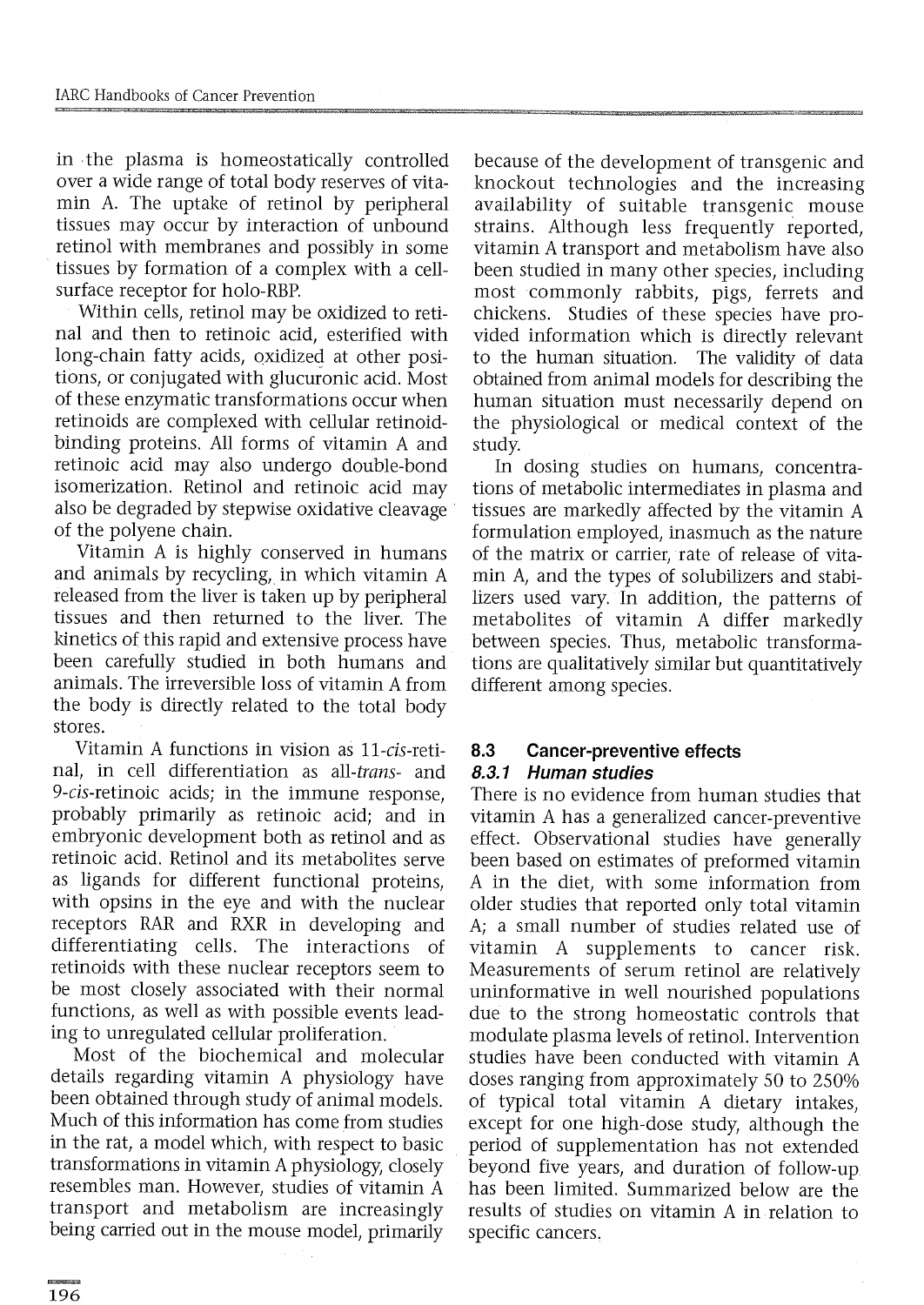### (a) Lung cancer

No association has been found between dietary intake of preformed vitamin A and risk of lung cancer in many observational studies. Data from a large randomized placebo-controlled trial among North American smokers and asbestosexposed workers suggested, if anything, an adverse effect on lung cancer incidence of a combination of retinol with  $\beta$ -carotene. In a randomized, placebo-controlled trial of a combination of  $\beta$ -carotene and retinol among former asbestos-exposed workers, no significant reduction in sputum atypia was observed. In one trial in treated lung cancer patients, supplementation with high-dose retinol was associated with a reduction in second primary lung cancers.

### (b) Mesothelioma

The risk of mesothelioma was reduced in an intervention trial among Australian asbestos miners given retinol, as compared with those given β-carotene. Mesothelioma risk was not affected by retinol in combination with <sup>13</sup>-carotene in a North American trial.

### (c) Upper aerodigestive tract

Case—control studies have suggested either a modest direct association with high dietary intake of retinol or no association. Two Chinese intervention trials did not show a beneficial effect on oesophageal cancer when retinol was given in addition to zinc or a multivitamin preparation. There was a statistically significant effect on head and neck cancers in a trial in which retinol was given in combination with  $\beta$ -carotene to heavy smokers and asbestos-exposed workers. Leukoplakia of the mouth shows a marked positive phenotypic response to preformed vitamin A, but the original cellular phenotype returns in a considerable proportion of cases after cessation of treatment. Whether treatment with preformed vitamin A reduces or delays the progression of these lesions to carcinoma is not known. This work was performed in populations that may have been vitamin A-deficient, the series were small and original lesions could recur after treatment. Its meaning remains unclear.

### (d) Gastric cancer

No association has been found between dietary intake of retinol and risk of gastric cancer in many observational studies. No beneficial effect was detected in two intervention studies in China, where retinol was given in addition to either zinc or a multivitamin preparation.

### (e) Colorectal cancer

No association between dietary intake of retinol and risk of colorectal cancer has been found in many observational studies, nor in the one available intervention study.

### (f) Skin cancer

No association has been found between dietary intake of retinol and risk of skin cancer in a small number of observational studies. An intervention study in the United States showed no beneficial effect of retinol as compared to placebo on the incidence of basal-cell carcinoma. With respect to squamous-cell carcinoma of the skin, a risk reduction was found in relatively moderate-risk individuals, but not in high-risk subjects.

### (g) Breast cancer

No association between dietary intake of retinol and risk of breast cancer has been found in many observational studies, mainly of postmenopausal women, nor was a significant association found in one intervention trial. There is a lack of information to indicate presence or absence of effects in premenopausal women.

### (h) Prostate cancer

No consistent association has been found between dietary intake of retinol and risk of prostate cancer in many observational studies, nor in the one available intervention study.

#### *(I)* Bladder cancer

No association has been found between dietary intake of retinol and risk of bladder cancer in many observational studies and in the one available intervention study.

#### (i) Cervical cancer

No association has been found between dietary intake of retinol and risk of cervical dysplasia or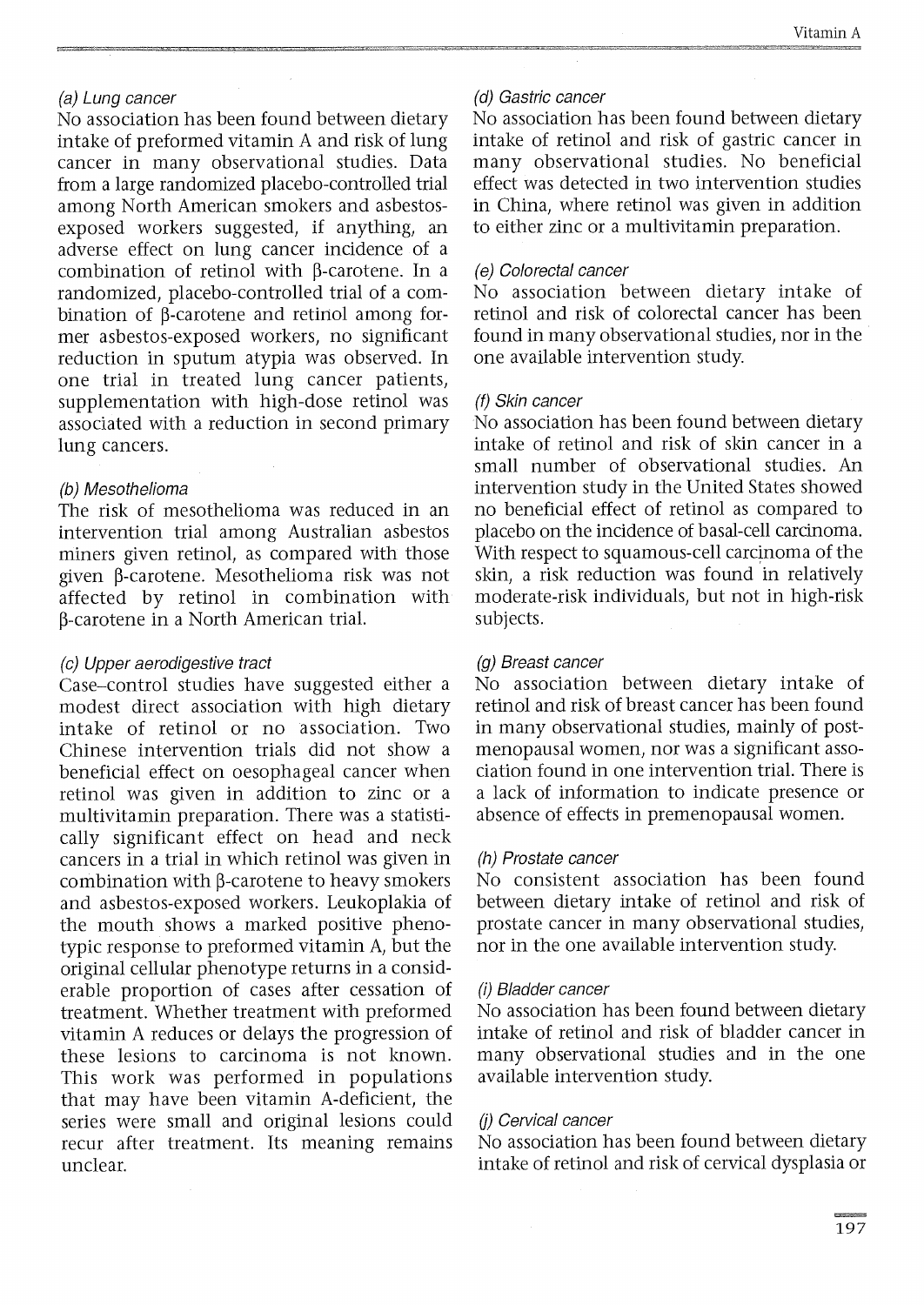invasive cervical cancer in many observational studies.

# **8.3.2 Experimental studies**

## (a) Lung

The chemopreventive effects of retinyl esters on lung carcinogenesis have been studied in rats and hamsters. In one study in rats, retinyl acetate caused a dose-dependent inhibition of lung carcinogenesis. Of three studies in Syrian golden hamsters, one was inconclusive and two showed no protective effect.

# (b) Mammary gland

The preventive effects of retinyl esters on mammary carcinogenesis were studied in mice and rats. Of two studies conducted in mice, one showed no protective effect, whereas the other study showed enhanced tumour development. Nine studies were performed in rats using different chemical carcinogens. In eight of these, retinyl acetate protected against mammary carcinogenesis, but in one study the result was inconclusive. The protective effect was enhanced when retinyl acetate treatment was combined with other agents such as selenium or butylated hydroxytoluene or with ovariectomy.

# (c) Urinary bladder

The preventive efficacy of retinyl esters was assessed in three rat studies. In one, retinyl acetate protected against bladder carcinogenesis, whereas in two, retinyl palmitate was not protective.

# (d) Skin

The preventive effects of retinyl esters on mouse skin carcinogenesis were studied in five experiments. Papilloma development induced by chemical carcinogens was inhibited by retinyl palmitate in two studies, while skin carcinoma development was not affected in another study. In two studies on skin tumour induction by ultraviolet irradiation, treatment was ineffective or inconclusive. In a third study, skin carcinoma induction by ultraviolet radiation was enhanced by retinol,

# (e) Other organs

In studies of tumour development in the oesophagus, colon and thyroid, retinyl ester treatment either was ineffective or gave equivocal results. In some organs, including forestomach, colon and bladder, vitamin A deficiency led to increased susceptibility to chemical carcinogenesis.

# (f) In-vitro models

*In* vitro, retinol and retinyl acetate were found to inhibit the proliferation and to modulate the differentiation of a large number of untransformed, transformed and malignant rodent and human cells derived from many different histological types of tissue. Growth inhibition was dose- and time-dependent and reversible. Studies with keratinocytes and tracheobronchial epithelial cells indicated that retinyl acetate can modulate cell proliferation, suppress squamous cell differentiation and enhance mucus cell differentiation. Retinol may reduce cell proliferation by arresting the cell cycle. Similarly, the anchorage-independent growth of human fibroblasts induced by growth factors was inhibited by retinol. In contrast, the response of haematopoietic stem cells to certain growth factors was potentiated by retinol or retinyl acetate.

The effects of retinol and/or some of its metabolites on cell proliferation and differentiation are thought to be mediated by interaction with nuclear retinoic acid receptors, which are members of the steroid thyroid hormone receptor superfamily that are *trans*-acting modulators of gene transcription.

# (g) Inhibition of genetic and related effects

Vitamin A and its natural derivatives were evaluated in short-term tests in vitro and in vivo as modulators of genetic and related effects induced by over 50 physical and chemical agents.

In most but not all studies, vitamin A did not affect the genotoxicity of direct-acting compounds. With genotoxic agents that need to be activated metabolically by cells, vitamin A showed consistent protective effects towards mycotoxins, such as aflatoxin  $B_1$ ,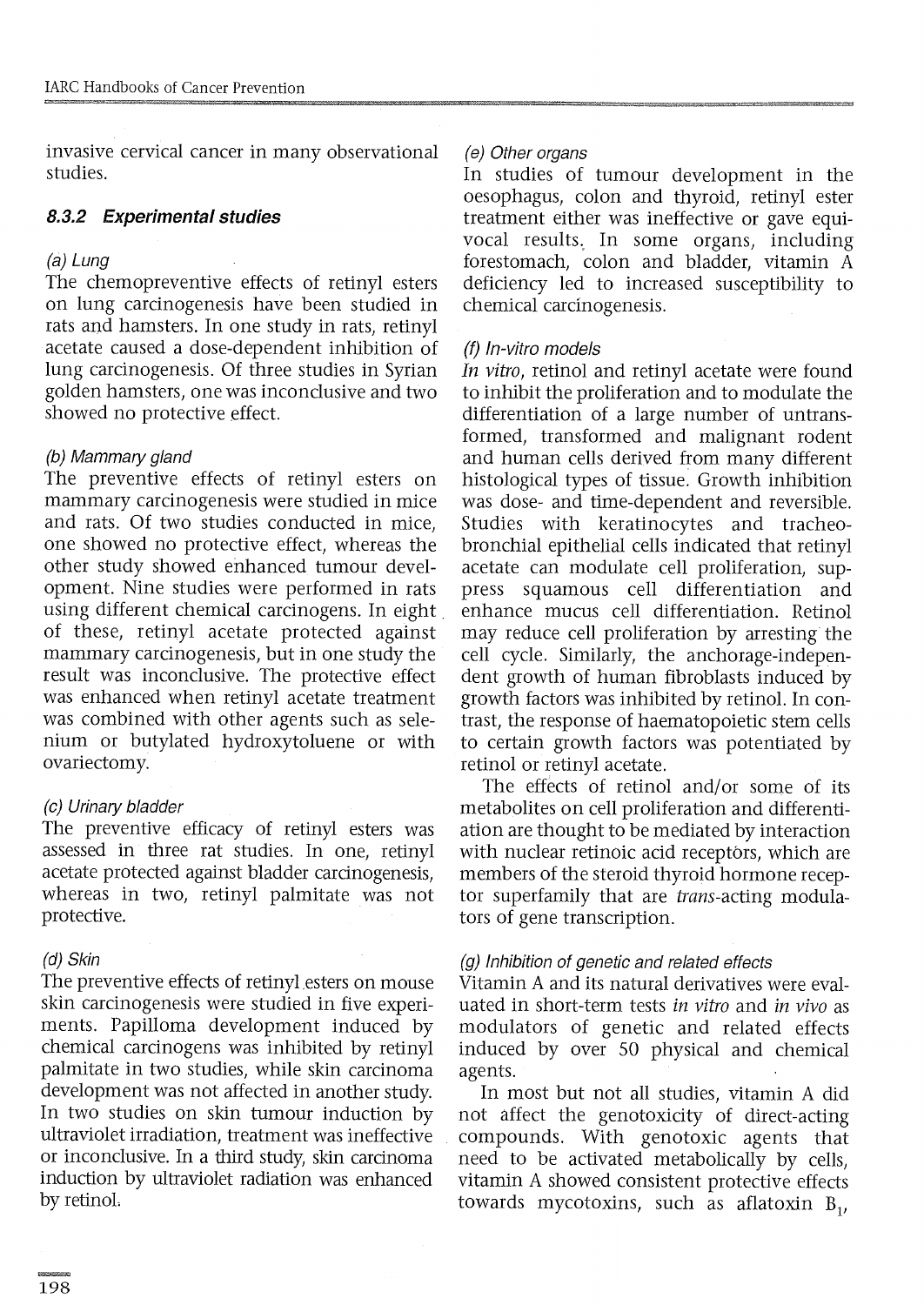heterocyclic amines isolated from food pyrolysis products, and nitrosamines present in tobacco smoke and polluted air. The results were inconsistent or equivocal when vitamin A was challenged with other classes of procarcinogens, including polycyclic aromatic hydrocarbons, aromatic amines and some complex mixtures.

### **8.3.3 Mechanisms of cancer-prevention**

Vitamin A may prevent or delay carcinogenesis at both the initiation and promotion steps. However, the mechanisms through which these effects may be exerted have not been fully elucidated. Although retinol can activate the nuclear retinoid receptors either directly or through some of its metabolites, information on which retinoid-regulated genes are the proximal mediators of the above effects of retinol is scarce. Plausible mechanisms based on findings in cultured cells and animal models include modulation of cell properties (cell proliferation, differentiation, communication, adhesion, migration and invasion) or host properties (immune response, angiogenesis). Analysis of these mechanisms in the context of a chemoprevention trial is required for validation of their relevance.

### **8.4 Other beneficial effects**

Vitamin A relieves the symptoms of vitamin A deficiency, including night-blindness and mild cases of xerophthalmia, whereas more severe cases are irreversible. In populations in which clinically apparent vitamin A deficiency is common, a number of intervention trials have shown that vitamin A supplementation reduces child mortality and morbidity. In relatively well nourished populations, evidence of benefit with vitamin A supplement use is inconsistent. Conditions such as arthritis and many infectious diseases have not been consistently improved by vitamin A supplements. These conditions may often involve changes in vitamin A distribution rather than overt deficiency. Psoriasis and other skin conditions may improve with vitamin A treatment, but less toxic analogues of retinol have been effectively used for the last 25 years. Based on results from observational studies and a large intervention study (CARET), retinol together with  $\beta$ -carotene does not seem to be protective against heart disease. In conclusion, preformed vitamin A has not been unambiguously shown to be protective against any conditions other than the direct effects of vitamin A deficiency.

# **8.5 Carcinogenic effects**

### **8.5.1 Human studies**

A large number of observational epidemiological studies on the relation between dietary retinol and cancer risk have not shown consistent evidence of increased cancer rates. Two trials of vitamin A and primary skin cancer have shown no sign of increased risks of squamous or basal cell carcinoma. Similarly, two trials in China and one in Australia reported no evidence of increases in overall cancer incidence or mortality. One study (CARET) reported an increased risk of lung cancer among high-risk individuals taking a vitamin A supplement in combination with  $\beta$ carotene. Findings from another trial (the ATBC study) suggest that this apparent adverse effect may be largely attributable to the  $\beta$ -carotene component of the supplement rather than to retinol.

## **8.5.2 Experimental animais**

Retinyl esters were evaluated for carcinogenicity by long-term oral administration in one study with female rats and in one study with male and female rats.

In the study with female rats, a higher incidence of mammary adenocarcinomas was observed in rats fed diets supplemented with high levels of mixtures of retinyl acetate and retinyl palmitate; no dose-response relationship was observed. In the other study, the incidence of benign phaeochromocytomas increased in both males and females with increasing levels of retinyl acetate. The incidence of malignànt phaeochromocytomas was significantly increased in high-dose males.

# **8.6 Toxic effects**

### **8.6.1 Human studies**

Toxicity due to hypervitaminosis A occurs in the skin, the circulation (e.g., plasma proteins), internal organs (e.g., liver), the nervous system, and the musculo-skeletal system. Side-effects of systemic vitamin A administration commonly